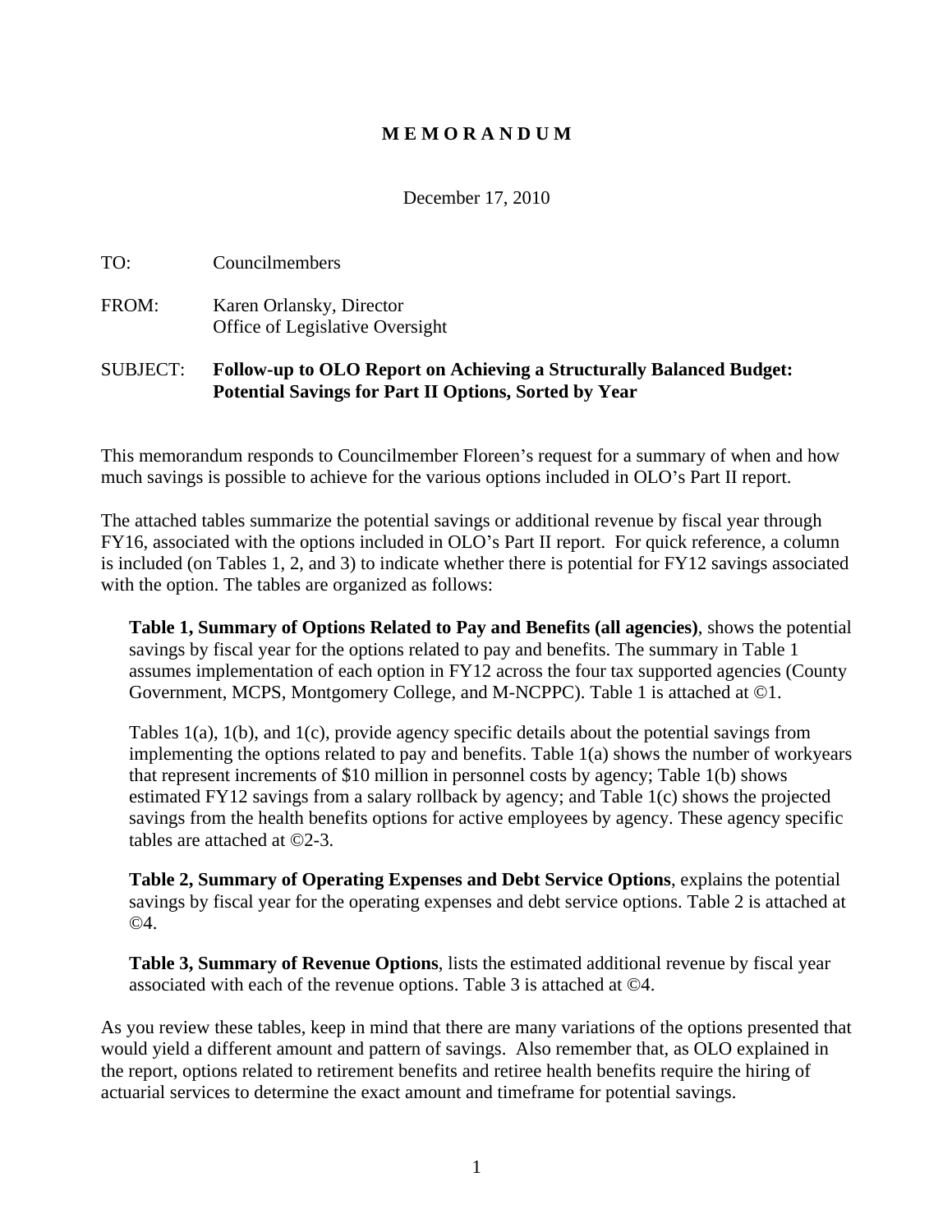Additional information on the options summarized can be found in the issues papers contained in OLO's Part II report. The order of issue papers is as follows:

- Issue Paper A: Employee Salaries
- Issue Paper B: Retirement/Pension Benefits
- Issue Paper C: Health Benefits for Active Employees
- Issue Paper D: Health Benefits for Retired Employees
- Issue Paper E: Workforce Size
- Issue Paper F: Operating Expenses
- Issue Paper G: Debt Service
- Issue Paper H: Revenue

As outlined in the Council President's December  $13<sup>th</sup>$  memo on next steps, please send me your questions about either Part I or Part II of OLO's report so that we can get to work on preparing answers.

Copy: Steve Farber, Council Staff Director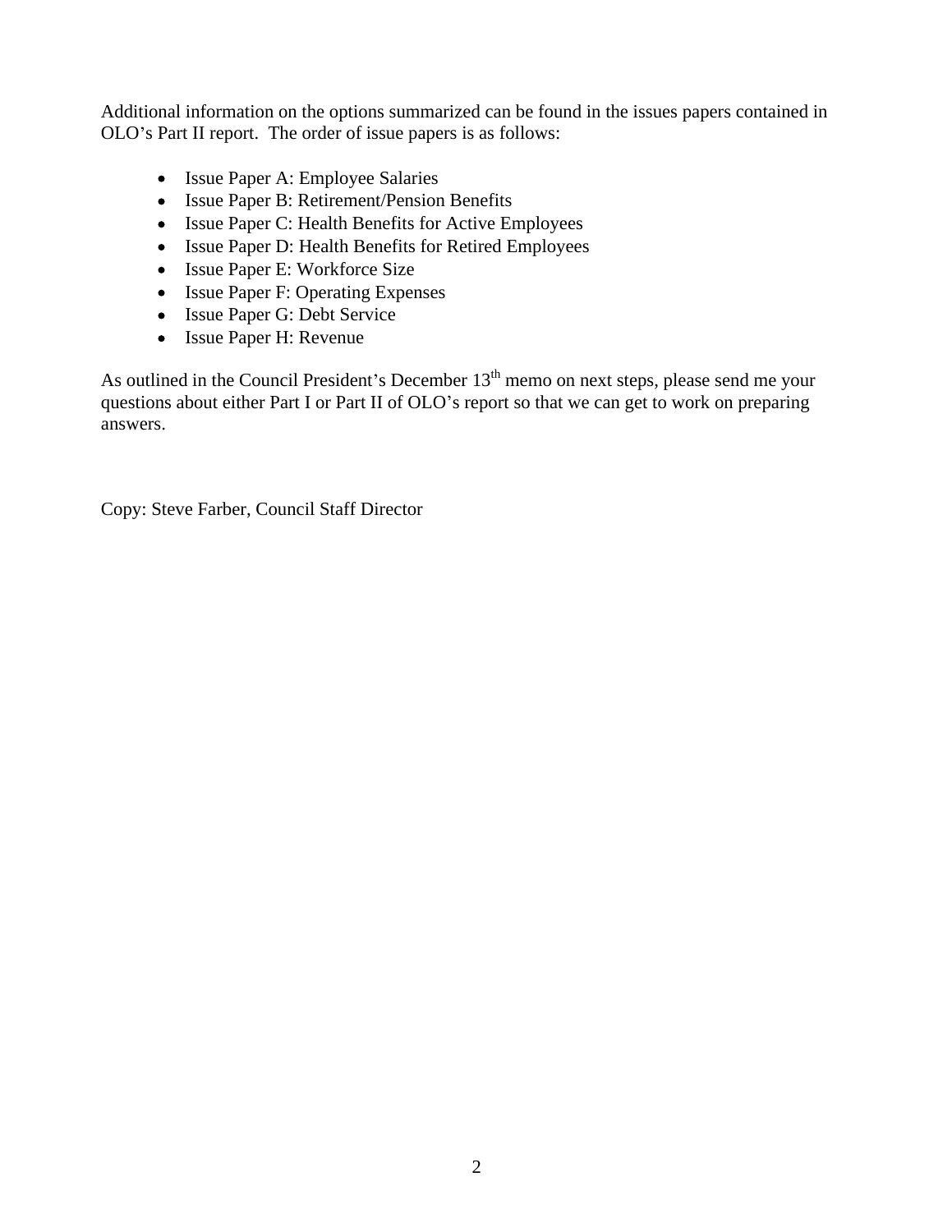|                                                                                                                               | Potential                     |             |             |                                              | <b>Estimated Savings Amount (\$ in millions)</b>               |                                                               |
|-------------------------------------------------------------------------------------------------------------------------------|-------------------------------|-------------|-------------|----------------------------------------------|----------------------------------------------------------------|---------------------------------------------------------------|
| Option                                                                                                                        | <b>FY12</b><br><b>Savings</b> | <b>FY12</b> | <b>FY13</b> | <b>FY14</b>                                  | <b>FY15</b>                                                    | <b>FY16</b>                                                   |
| <b>Workforce size</b>                                                                                                         |                               |             |             |                                              |                                                                |                                                               |
| Reduce the size of the current workforce in one or more agency                                                                |                               |             |             |                                              | to abolish between 89-153 workyears for each \$10M in savings. | Depends on number and type of positions abolished; would need |
| Employee Salaries (assumes implementation across all four agencies in FY12)                                                   |                               |             |             |                                              |                                                                |                                                               |
| #1A: 1% Salary Rollback in FY12                                                                                               |                               | \$22.9      | \$22.9      | \$22.9                                       | \$22.9                                                         | \$22.9                                                        |
| #1B: 3% Salary Rollback in FY12                                                                                               |                               | \$68.7      | \$68.7      | \$68.7                                       | \$68.7                                                         | \$68.7                                                        |
| #1C: 5% Salary Rollback in FY12                                                                                               |                               | \$114.6     | \$114.6     | \$114.6                                      | \$114.6                                                        | \$114.6                                                       |
| #2: Changes to GWA                                                                                                            |                               |             |             |                                              |                                                                |                                                               |
| #3: Changes to Step Increases                                                                                                 |                               |             |             | Could lower rate of increase going forward   |                                                                |                                                               |
| Health Benefits for Active Employees (assumes implementation across all four agencies and includes non-tax supported savings) |                               |             |             |                                              |                                                                |                                                               |
| #1A: Change premium cost share to a 70/30 split, All-at-once                                                                  |                               | \$35.2      | \$73.4      | \$79.8                                       | \$86.8                                                         | \$94.4                                                        |
| #1B: Change premium cost share to a 70/30 split, 5% phase-in                                                                  |                               | \$9.7       | \$30.4      | \$51.2                                       | \$71.7                                                         | \$90.4                                                        |
| #2: Change to fixed employer contribution at 75% of lowest cost plan                                                          |                               | \$46.0      | \$96.0      | \$104.2                                      | \$113.2                                                        | \$122.9                                                       |
| #3: Higher cost share for self+1 (by 2.5%) and family (by 5%) coverage                                                        | $\checkmark$                  | \$7.2       | \$14.9      | \$16.3                                       | \$17.7                                                         | \$19.2                                                        |
| #4: Higher premium cost share (60/40) for part-time employees                                                                 |                               | \$12.2      | \$25.5      | \$27.7                                       | \$30.1                                                         | \$32.7                                                        |
| Retirement/Pension Benefits (all options require actuarial analysis)                                                          |                               |             |             |                                              |                                                                |                                                               |
| MCG #3: Increase employee contributions to defined benefit plans                                                              |                               |             |             | FY12 savings if applied to current employees |                                                                |                                                               |
| MCG #5: Lower the pension COLA cap                                                                                            |                               |             |             | FY12 savings if applied to current retirees  |                                                                |                                                               |
| MCG #1: Enroll all new MCG employees in defined contribution plan                                                             |                               |             |             |                                              |                                                                |                                                               |
| MCG #2: New hybrid plan for new public safety employees                                                                       |                               |             |             | Could provide significant long-term savings  |                                                                |                                                               |
| MCG #4: Increase retirement eligibility criteria for new public safety employees                                              |                               |             |             |                                              |                                                                |                                                               |
| MCPS #3: Increase MCPS employee contributions to pension supplement                                                           |                               |             |             | FY12 savings if applied to current employees |                                                                |                                                               |
| MCPS #1: Create a defined contribution plan for local-funded retirement benefits                                              |                               |             |             |                                              |                                                                |                                                               |
| MCPS #2: Eliminate MCPS' local pension supplement                                                                             |                               |             |             | Could provide significant long-term savings  |                                                                |                                                               |
| MCPS #4: Integrate local-funded MCPS pensions with Social Security                                                            |                               |             |             |                                              |                                                                |                                                               |
| Health Benefits for Retired Employees (all options require actuarial analysis)                                                |                               |             |             |                                              |                                                                |                                                               |
| #2: Change premium cost sharing arrangements                                                                                  | $\checkmark$                  |             |             | FY12 savings if applied to current retirees  |                                                                |                                                               |
| #1: Eliminate retiree health benefits for new hires                                                                           |                               |             |             |                                              |                                                                |                                                               |
| #3: Change eligibility criteria and/or benefit levels                                                                         |                               |             |             | Could provide significant long-term savings  |                                                                |                                                               |

# **Table 1. Summary of Options Related to Pay and Benefits (all agencies)**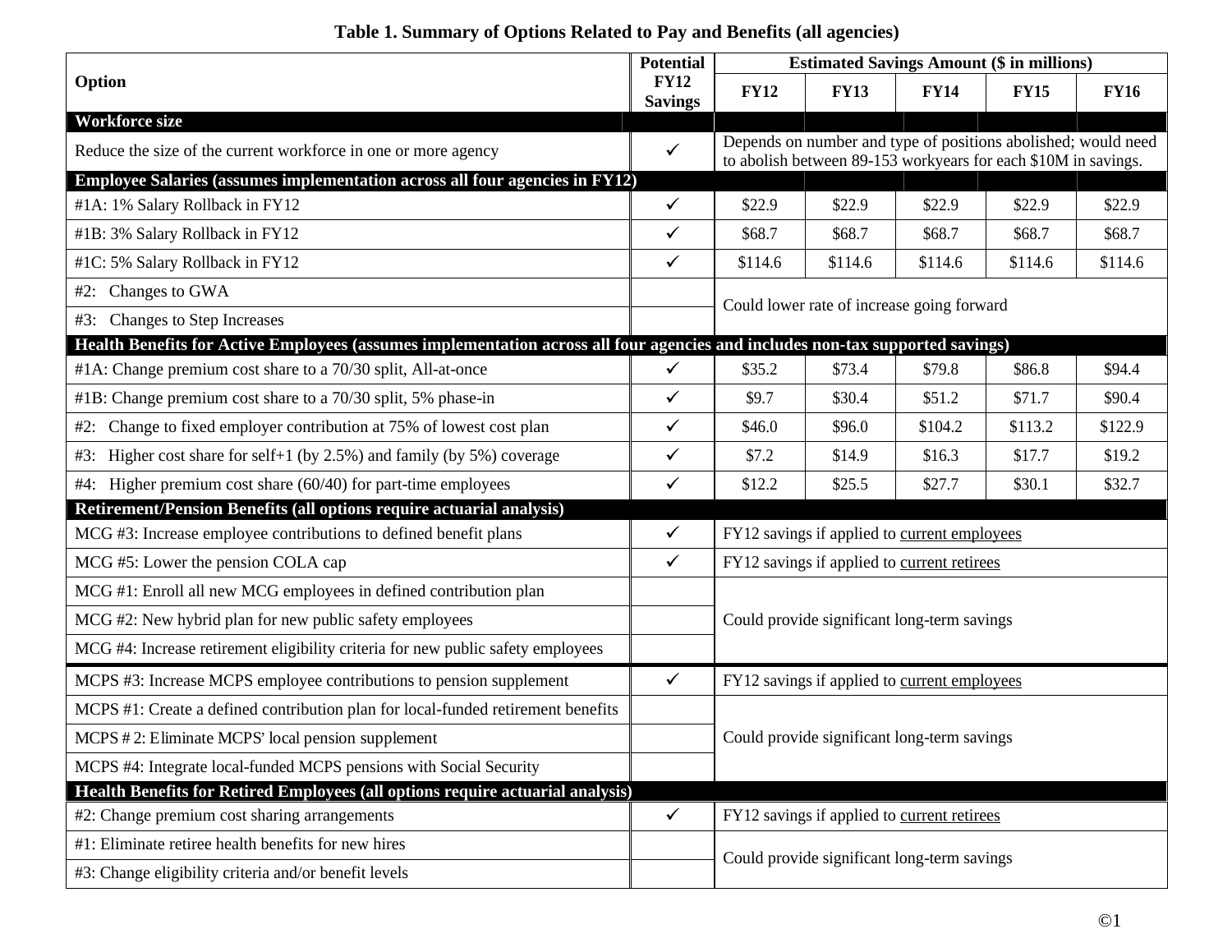| Agency                         | <b>Average Cost</b><br>per Workyear | Number of Workyears Equal to<br>\$10 Million in Personnel Costs |
|--------------------------------|-------------------------------------|-----------------------------------------------------------------|
| <b>County Government</b>       |                                     |                                                                 |
| Public Safety Workyear         | \$112,900                           | 89 workyears                                                    |
| Non-Public Safety Workyear     | \$91,700                            | 109 workyears                                                   |
| $MCPS*$                        |                                     |                                                                 |
| Agency Average Workyear        | \$87,800                            | 114 workyears                                                   |
| Teacher "New Hire" Workyear ** | \$65,200                            | 153 workyears                                                   |
| <b>M-NCPPC</b>                 |                                     |                                                                 |
| Agency Average Workyear        | \$84,000                            | 119 workyears                                                   |
| <b>Montgomery College*</b>     |                                     |                                                                 |
| Agency Average Workyear        | \$79,000                            | 127 workyears                                                   |

#### **Table 1(a). Number of FY11 Workyears that Represent Increments of \$10 Million in Personnel Costs by Agency** <u> 1989 - Johann Stoff, deutscher Stoff, der Stoff, der Stoff, der Stoff, der Stoff, der Stoff, der Stoff, der S</u>

\* The average cost per workyear for MCPS and Montgomery College only include locally-paid benefits. \*\* The teacher "new hire" category reflects the cost of reducing workyears by not hiring new teachers as opposed to laying off currently employed workyears.

| % Salary        |                      |                |                | <b>Estimated FY12 Tax Supported Personnel Cost Savings</b> |                 |
|-----------------|----------------------|----------------|----------------|------------------------------------------------------------|-----------------|
| <b>Rollback</b> | County<br>Government | <b>MCPS</b>    | <b>M-NCPPC</b> | Montgomery<br>College                                      | <b>Total</b>    |
|                 | \$6.2 million        | \$14.7 million | \$0.7 million  | $$1.3$ million                                             | \$22.9 million  |
| 3%              | \$18.7 million       | \$44.0 million | \$2.0 million  | \$4.0 million                                              | \$68.7 million  |
| 5%              | \$31.2 million       | \$73.4 million | \$3.3 million  | \$6.7 million                                              | \$114.6 million |

#### **Table 1(b). Estimated FY12 Savings by Agency from a Salary Rollback**

\* These calculations are based on the approved FY11 budget personnel cost data. The estimates include savings to salaries, social security, and locally paid pension/retirement costs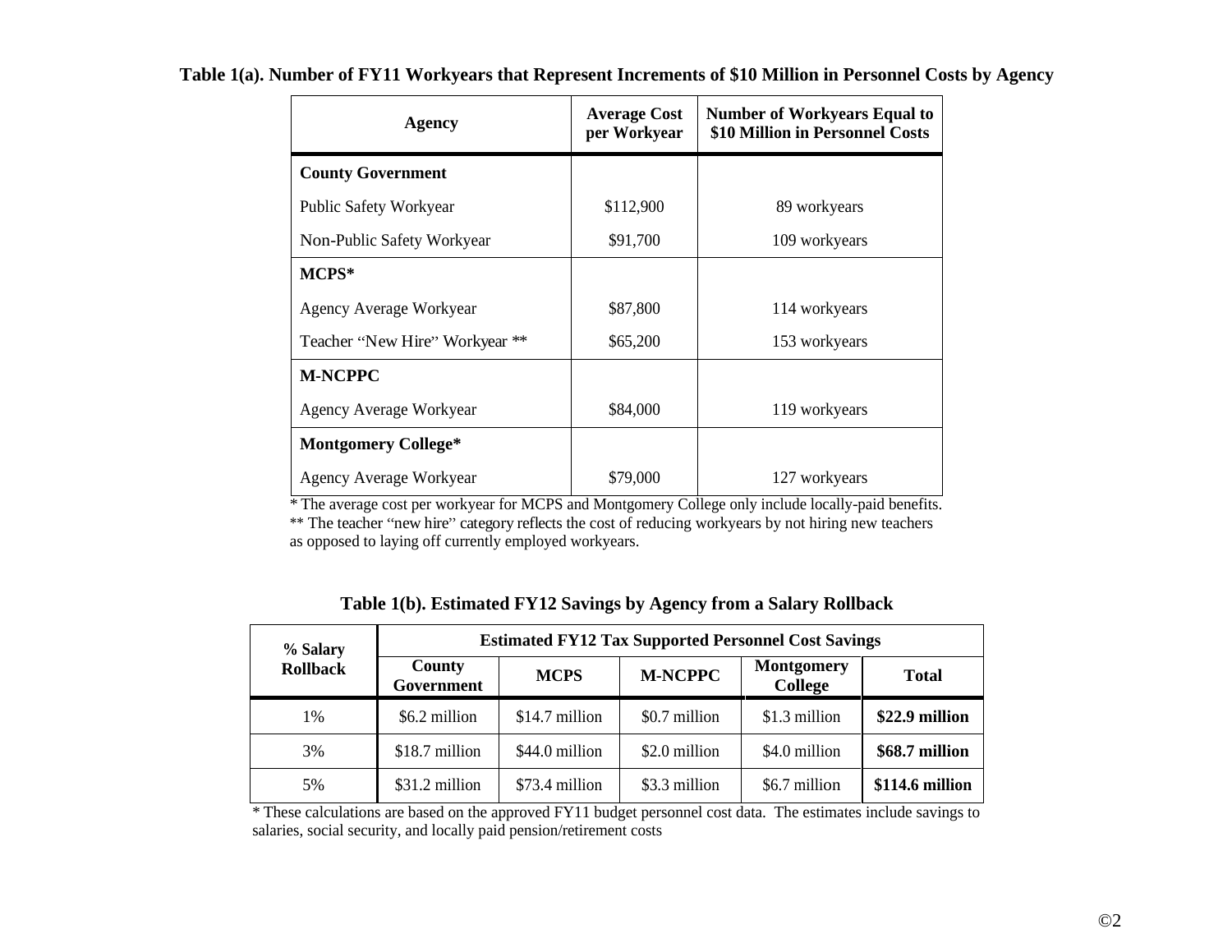| <b>Cost Share Model</b>                                                       |             |             | <b>Estimated Savings Amount by Agency (\$ in millions)</b> |             |             |
|-------------------------------------------------------------------------------|-------------|-------------|------------------------------------------------------------|-------------|-------------|
|                                                                               | <b>FY12</b> | <b>FY13</b> | <b>FY14</b>                                                | <b>FY15</b> | <b>FY16</b> |
| Option #1A: 70/30 Cost Share, "all at once"                                   |             |             |                                                            |             |             |
| <b>MCPS</b>                                                                   | \$28.7      | \$59.9      | \$65.0                                                     | \$70.6      | \$76.5      |
| County Government                                                             | \$5.5       | \$11.6      | \$12.8                                                     | \$14.1      | \$15.5      |
| M-NCPPC                                                                       | \$0.5       | \$1.1       | \$1.2                                                      | \$1.3       | \$1.4       |
| <b>Montgomery College</b>                                                     | \$0.4       | \$0.8       | \$0.8\$                                                    | \$0.8\$     | \$0.9       |
| <b>Total</b>                                                                  | \$35.2      | \$73.4      | \$79.8                                                     | \$86.8      | \$94.4      |
| Option # 1B: 70/30 Cost Share, "5% phase-in"                                  |             |             |                                                            |             |             |
| <b>MCPS</b>                                                                   | \$6.4       | \$20.3\$    | \$36.6                                                     | \$55.4      | \$72.6      |
| County Government                                                             | \$2.7       | \$8.8       | \$12.8                                                     | \$14.1      | \$15.5      |
| M-NCPPC                                                                       | \$0.2\$     | \$0.6       | \$1.0                                                      | \$1.3       | \$1.4       |
| <b>Montgomery College</b>                                                     | \$0.4       | \$0.8       | \$0.8                                                      | \$0.8\$     | \$0.9       |
| <b>Total</b>                                                                  | \$9.7       | \$30.4      | \$51.2                                                     | \$71.7      | \$90.4      |
| Option #2: Fixed Employer Contribution at 75% of Lowest Cost Plan             |             |             |                                                            |             |             |
| <b>MCPS</b>                                                                   | \$38.9      | \$81.1      | \$88.0                                                     | \$95.5      | \$103.6     |
| County Government                                                             | \$5.5       | \$11.5      | \$12.7                                                     | \$14.0      | \$15.4      |
| M-NCPPC                                                                       | \$0.4       | \$0.8\$     | \$0.9                                                      | \$1.0       | \$1.1       |
| Montgomery College                                                            | \$1.2       | \$2.5       | \$2.6                                                      | \$2.7       | \$2.8       |
| <b>Total</b>                                                                  | \$46.0      | \$96.0      | \$104.2                                                    | \$113.2     | \$122.9     |
| Option #3: Higher Cost Share for Self+1 (by 2.5%) and Family (by 5%) Coverage |             |             |                                                            |             |             |
| <b>MCPS</b>                                                                   | \$4.6       | \$9.7       | \$10.5                                                     | \$11.4      | \$12.3      |
| County Government                                                             | \$2.1       | \$4.4       | \$4.9                                                      | \$5.4       | \$5.9       |
| M-NCPPC                                                                       | \$0.1       | \$0.3\$     | \$0.3\$                                                    | \$0.3\$     | \$0.3\$     |
| Montgomery College                                                            | \$0.3\$     | \$0.6       | \$0.6                                                      | \$0.6\$     | \$0.7       |
| <b>Total</b>                                                                  | \$7.2       | \$14.9      | \$16.3                                                     | \$17.7      | \$19.2\$    |
| Option #3: 60/40 Cost Share for Part-Time Employees                           |             |             |                                                            |             |             |
| <b>MCPS</b>                                                                   | \$11.3      | \$23.6      | \$25.6                                                     | \$27.8      | \$30.2      |
| County Government                                                             | \$0.9       | \$1.9       | \$2.1                                                      | \$2.3       | \$2.5       |
| M-NCPPC                                                                       | $<$ \$0.1   | < 0.1       | < 0.1                                                      | $<$ \$0.1   | $<$ \$0.1   |
| Montgomery College                                                            | $\$0$       | \$0         | \$0                                                        | \$0         | \$0         |
| <b>Total</b>                                                                  | \$12.2      | \$25.5      | \$27.7                                                     | \$30.1      | \$32.7      |

## **Table 1(c). Summary of Projected Savings from Options Related to Health Benefits for Active Employees (by Agency)**